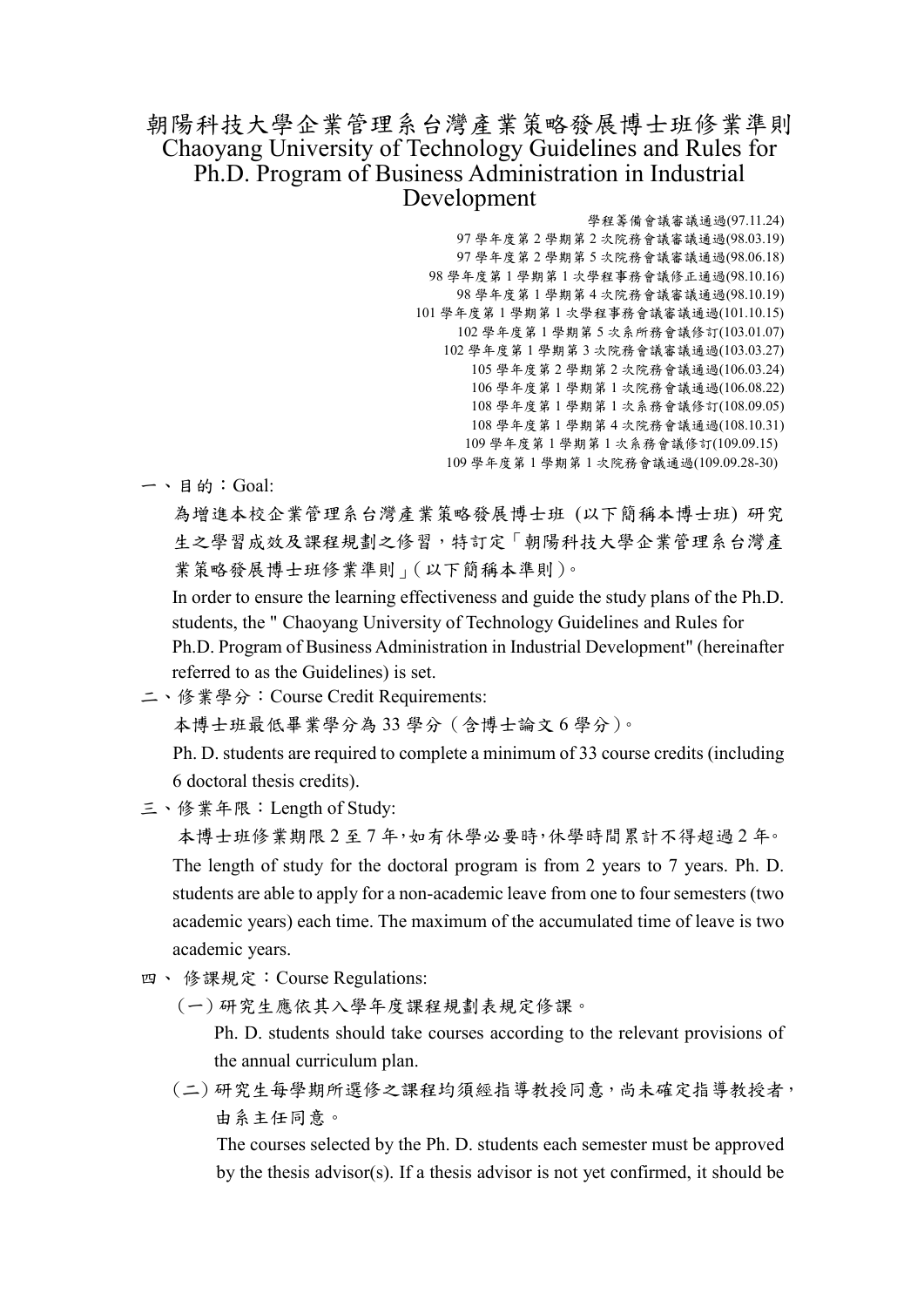approved by the head of the department.

五、修業規定:Graduation Requirements:

本博士班學生畢業條件可分為修課規定、資格考試及論文發表三項條件,本 系博士班研究生符合上述三項條件後,於修業準則中所規範時間備齊相關文 件,始可向本系提出博士學位考試申請。

Doctoral students must meet the following 3 conditions before submitting a thesis defense application: the course requirements, the qualification examinations and the publication of the thesis. After doctoral students of the department have met all of the conditions above, they can prepare the relevant documents in the time specified in the Guidelines.

- 六、指導教授:Thesis Advisor:
	- (一)每位研究生之指導教授以不超過 2 位為原則,惟其中至少 1 位須為本校 管理學院相關系所專任副教授以上擔任為原則。

Each Ph. D. student can be guided by no more than 2 advisors. If the student have two advisors, one of them must be a full-time professor and employed at least at the level of associate professor in our college of management.

(二)研究生於第 2 學年結束前確定其指導教授為原則,並填寫「指導教授同 意書」,經指導教授、系主任、院長簽署後,備存於系辦公室。 Each student must have the thesis advisor before the end of the second

academic year, and complete the [Thesis Advisor Consent] sheet. The sheet must be signed by the thesis advisor(s), the head of department, and the dean of the management college.

(三)有關研究生與指導教授互動之相關規定,依本校「管理學院論文指導教 授與研究生互動準則」辦理。

The Ph.D. students must follow the "Guidelines for the Interaction of Thesis Advisor and Postgraduates of the College of Management".

七、博士學位候選人:Doctoral Candidates:

研究生於修畢畢業學分 (不含博士論文),並通過資格考試後,始為博士學 位候選人。資格考辦法依本系博士學位候選人資格考核實施辦法之規定實 施之。

Ph. D. students who have completed required credits (not including the doctoral thesis), and have completed the qualification examinations are allowed to be doctoral candidates. The qualification examinations are implemented in accordance with the department's Doctoral Candidate Guidelines and Rules.

- 八、論文發表審查:Doctoral Thesis Publication Review:
	- (一)研究生於取得發表之著作或專利累計點數達 50 點以上者,須填寫畢業 資格點數審查表,並檢附完整著作或專利之相關佐證資料後,送系所 辦公室審查。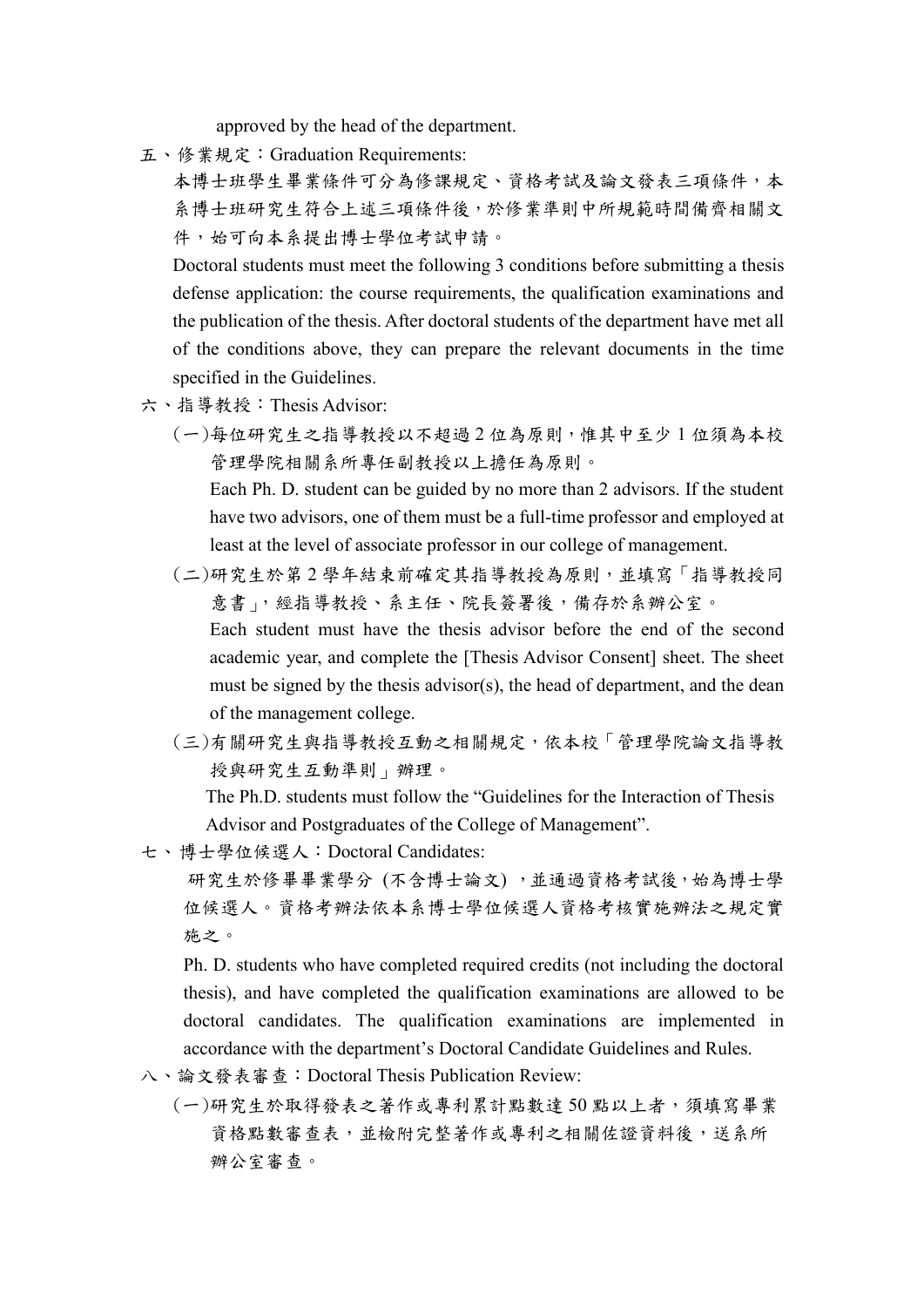Ph. D. students who have obtained more than 50 points of published works or patents must complete the graduation qualification point review form and provide the relevant supporting materials of the published works or patents to the department office for review.

(二)博士學位候選人所發表得採計點數之著作或專利,必須符合下列條件: (1)著作投稿或專利申請 (件)日期必須在入學當年八月一日(含)以後;(2) 著作或專利必須以朝陽科技大學名義發表或取得;(3)著作或專利至少必 須有一篇或一件與指導教授共同發表; (4)著作至少必須有一篇為本系 認列之 B 級期刊(含或以上),且該著作發表必須以第一作者或通訊作者 名義發表;(5)著作或專利至少必須有一篇或一件與博士論文內容相關。 The works or patents published by the doctoral candidate must meet the following requirements:

The work or patent application (piece) must be submitted after August 1(inclusive) of the year of enrollment;(2) The work or patent must be published or obtained in the name of Chaoyang University of Technology;(3) At least one of the works or patents must be published together with the thesis advisor(s);(4) At least one of the works must be published in the Grade B journals (including or above) recognized by the department, and the doctoral candidate must be the first author or corresponding author;(5) At least one of the works or patents must be related to the content of the doctoral thesis.

(三)研究生依其著作發表順序及專利取得方式決定計點權重如下:(1)著作發 表以第一或通訊作者發表計點 100%、以第二作者發表計點 60%、以第 三作者發表計點 30%、以第四作者發表計點 20%、以第五作者發表計點 10%;(2)專利取得之創作人或發明人 2 人以內者計點 100%、3 人者計點 90%、4 人者計點 80%,5 人或 5 人以上者計點 70%。

The points will be given according to the student's authorship orders of their published works or the numbers of inventors or creators of patents: (1) For the published works, the first or corresponding author gets 100% of the points, the second author gets 60%, the third author gets 30%, the fourth author get 20%, and the fifth author gets 10% of the points; (2) For the granted patents, if the number of inventors or creators of a patent is no more than 2, the student get 100% of points, followed by 90% for 3, 80% for 4, and 70% for 5 or above. (四)著作之點數認列如下,研究分級請參照附件一:

- (1) A 級:一篇計 50 點
- (2) B 級:一篇計 25 點
- (3) C 級:一篇計 15 點
- (4) D 級:一篇計 10 點
- (5) 其他:一篇計 5 點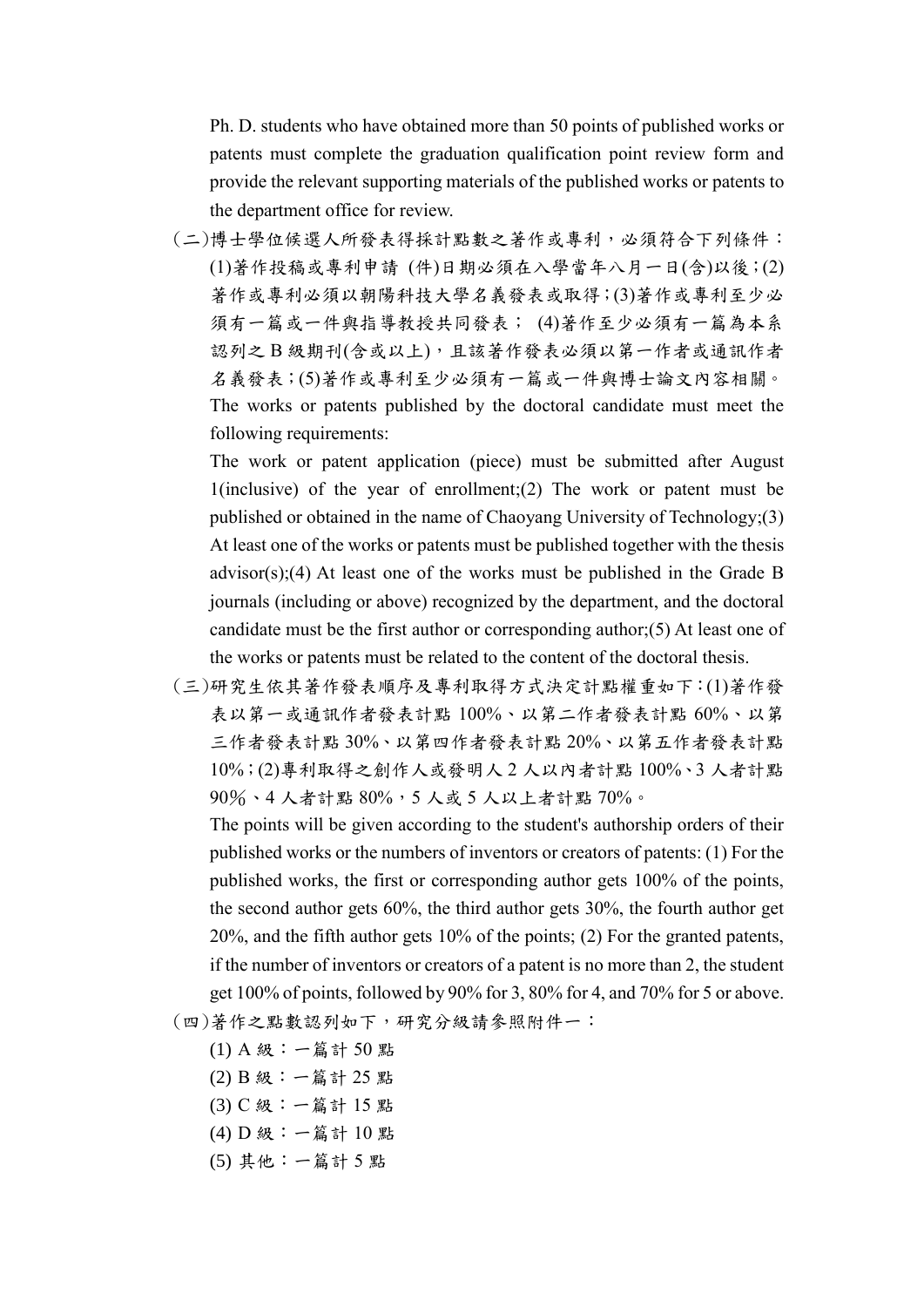The points of published works and patents are listed as below. The Grade of published works are listed in Annex I:

- (1) Grade A: 50 points
- (2) Grade B: 25 points
- (3) Grade C: 15 points
- (4) Grade D: 10 points

(5) Others: 5 points

(五)專利之點數認列如下:

- (1) 取得國外發明專利, 一件計 50 點
- (2) 取得國內發明專利,一件計 40 點
- (3) 取得國外新型專利,一件計 20 點
- (4) 取得國內新型專利,一件計 15 點
- (5) 取得國外新式樣專利,一件計 10 點
- (6) 取得國內新式樣專利,一件計 5 點

Patent Point Recognition:

- (1) Foreign Invention Patent, 50 points
- (2) Domestic Invention Patent, 40 points
- (3) Foreign Utility Patent, 20 points
- (4) Domestic Utility Patent, 15 points
- (5) Foreign Design Patent, 10 points
- (6) Domestic Design Patent, 5 points
- 九、學位考試:Thesis Defense:
	- (一) 申請資格 Requirements
		- 研究生於取得博士學位候選人資格,且符合下列二項條件,經指導教授 同意後,始得提出博士學位考試申請。

A doctoral candidate who had satisfied the following conditions, and with the approval of the thesis advisor(s) can apply for a doctoral thesis defense.

(1) 發表之著作或專利累計點數達 50 點以上者。

Who has obtained 50 points or more for the published works and patents.

- (2) 修習「學術研究倫理教育」相關課程,並通過課程測驗成績及格者。 A doctoral candidate must take the academic ethics lesson and pass the related examination according to the "Implementation of the Academic Research Ethics Education Curriculum"
- (二) 博士班研究生,論文題目須符合本系教育目標與專業領域,且應於學位 考試前完成「論文原創性比對」作業,並於學位考試當日送交學位考試 委員參考。

The title and content of the dissertation, which a Ph. D. student applies to a doctorate, must be related to the areas of business decisions, processes, and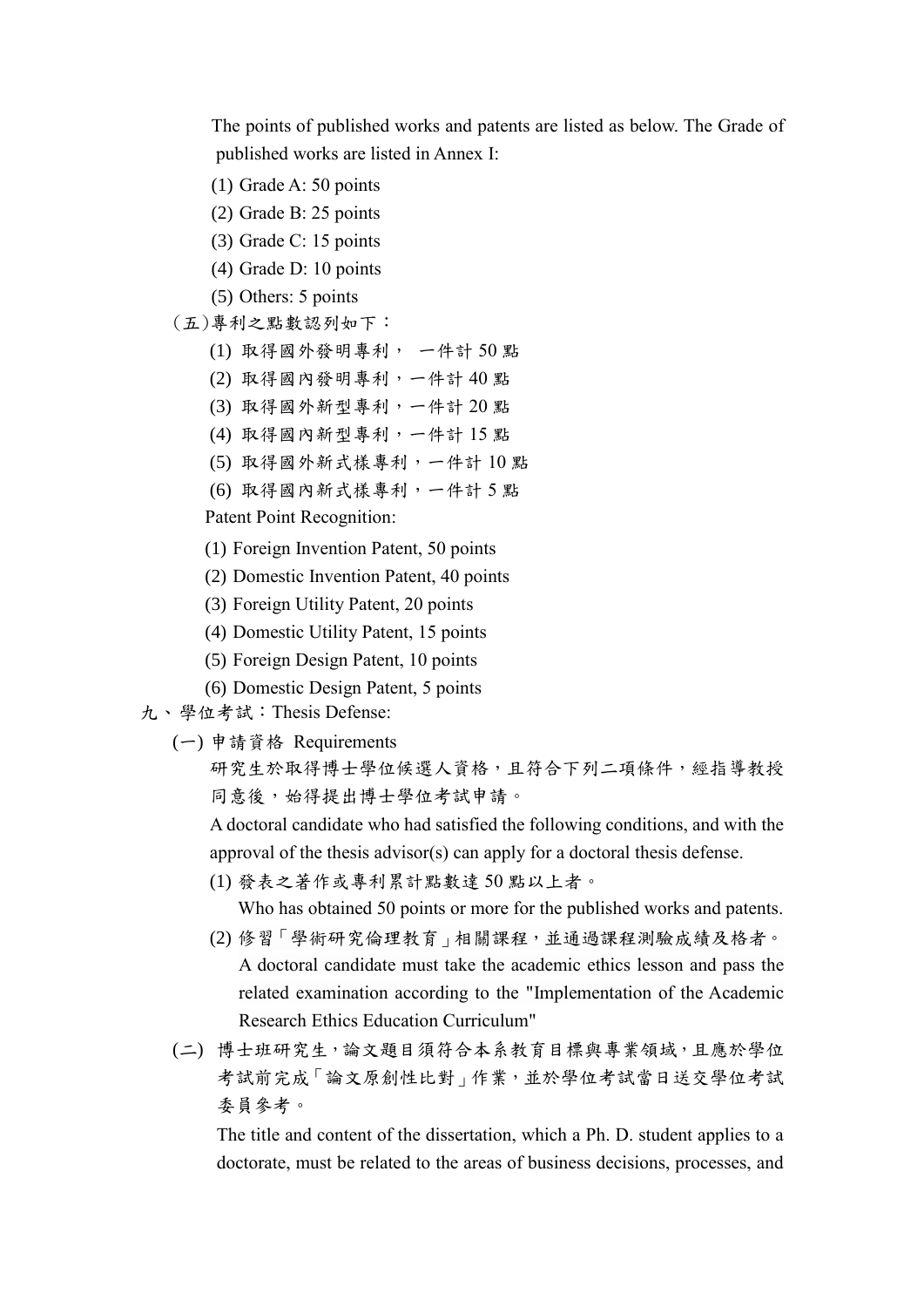activities within the actual business setting. Before the day of doctoral degree examination, Ph. D. students must finish the examination of checking for plagiarism and ensuring authenticity across all subject areas with the plagiarism detection software of the CYUT library, such as iThenticate, Turnitin or SYMSKAN. The results of checking must be handed in during the doctoral degree examination.

- (三) 學位考試相關規定依本校博士班學位考試辦法實施之。 The degree examination must be implemented in accordance with Chaoyang University of Technology's Guideline and Rules for Graduate Institutes.
- 十、外籍研究生若有領取本校「Elite Scholarship」或「Excellence Scholarship」等 入學獎學金者,除須遵守本修業準則外,另須符合「Foreign Student/Overseas Chinese Scholarship Review Standard Table. Chaoyang University of Technology」 相關規定。

Foreign students that have received our school's Fulite Scholarship por  $\sqrt{\frac{E}{k}}$  Excellence Scholarship  $\frac{E}{k}$  and other scholarships have to not only follow this guidelines, but also 「Foreign Student/Overseas Chinese Scholarship Review Standard Table, Chaoyang University of Technology」regulations and guidelines. 十一、本準則未盡事宜,依教育部及本校相關規定辦理。

Any matters not covered in this guidelines are handled in accordance with the relevant regulations of the Chaoyang University of Technology and R.O.C. Ministry of Education.

十二、本準則經系務會議通過,院務會議決議,送請院長核轉校長核定後實 施,修正時亦同。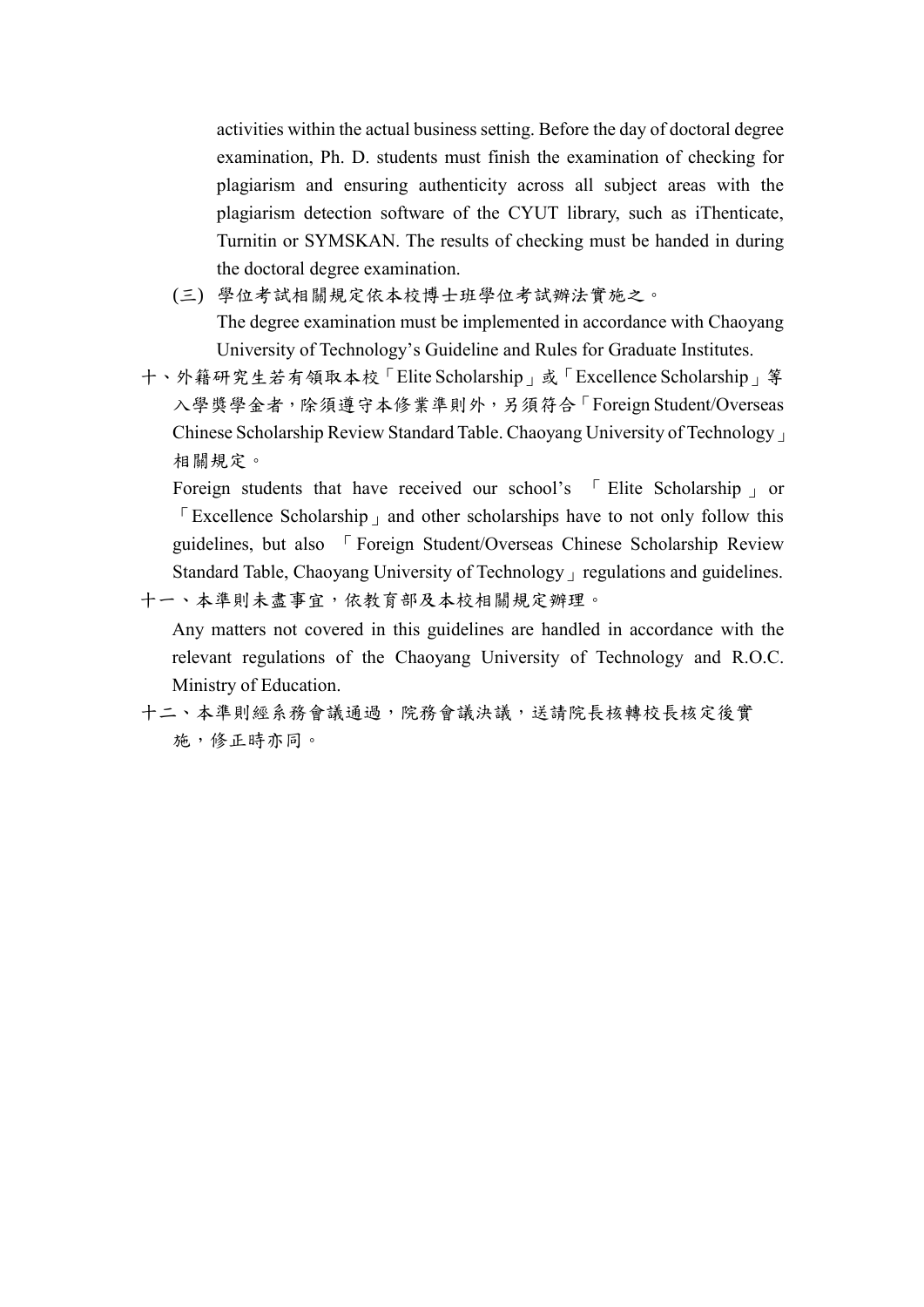## 台灣產業策略發展博士班期刊論文等級對照表

**Ph.D. Program in Taiwan Industrial Strategy and Development, Department of Business Administration Thesis Grading System**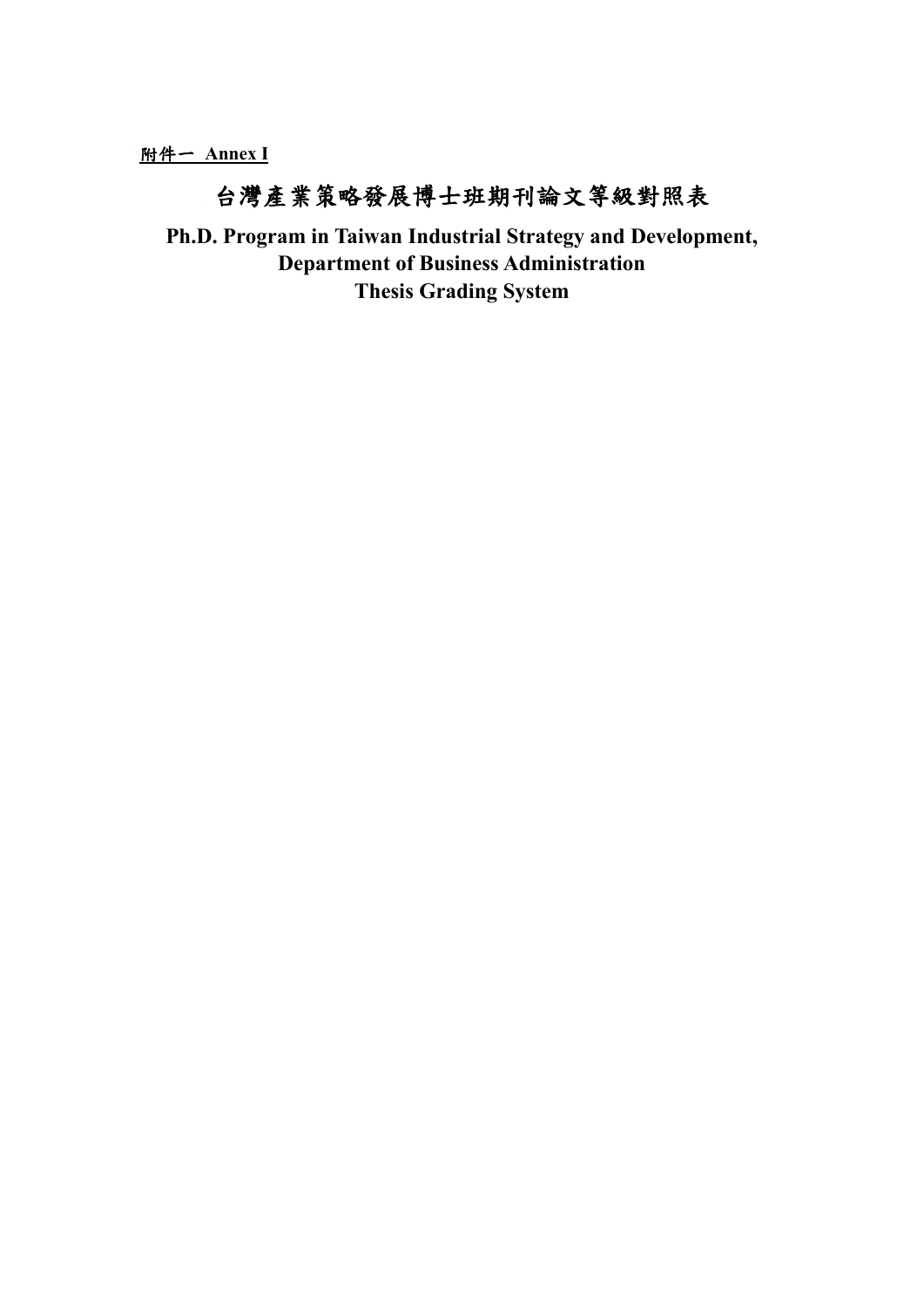| 等級                      | 代號             | 説明 Context                                                                                                         | 收錄期刊清單                                                                                                                                                                                                                                                                                                                                                         |
|-------------------------|----------------|--------------------------------------------------------------------------------------------------------------------|----------------------------------------------------------------------------------------------------------------------------------------------------------------------------------------------------------------------------------------------------------------------------------------------------------------------------------------------------------------|
| Grade                   | Code           |                                                                                                                    | <b>Publication List</b>                                                                                                                                                                                                                                                                                                                                        |
| A 級<br>Grade<br>A       | A1             | SCOPUS 資料庫 Database<br>SJR RANKING-Q1/Q2 ( $R \le 50\%$ )<br>期刊收錄 Journal Inclusion<br>【註 Note 1】 【註 Note 2】       |                                                                                                                                                                                                                                                                                                                                                                |
|                         | A2             | SSCI 收錄 Inclusion                                                                                                  |                                                                                                                                                                                                                                                                                                                                                                |
|                         | A <sub>3</sub> | SCIE/SCI 收錄 Inclusion                                                                                              |                                                                                                                                                                                                                                                                                                                                                                |
|                         | A <sup>4</sup> | AHCI 收錄 Inclusion                                                                                                  |                                                                                                                                                                                                                                                                                                                                                                |
|                         | A <sub>5</sub> | TSSCI 收錄 Inclusion                                                                                                 |                                                                                                                                                                                                                                                                                                                                                                |
| <b>B级</b><br>Grade<br>B | B1             | SCOPUS 資料庫 Database<br>SJR RANKING-Q3 ( $50\% < R \le 75\%$ )<br>期刊收錄 Journal Inclusion<br>【註 Note 1】 【註 2 Note 2】 |                                                                                                                                                                                                                                                                                                                                                                |
|                         | B2             | 具嚴謹審查制度之國內學術期刊【註<br>3 <sup>]</sup><br>Domestic Journals with strict evaluation<br>and review procedures. [Note 3]  | 正向表列名單:<br>產業管理評論 Industry<br>Management Review<br>商略學報 IJCS<br>企業管理學報 Journal of<br><b>Business Administration</b><br>亞太經濟管理評論 Asia-<br>Pacific Economic and<br>Management Review<br>商管科技季刊 BMT<br>台灣管理學刊 Taiwan<br>Academy of Management<br>Journal<br>東吳經濟商學學報 Soochow<br>Journal of Economics and<br><b>Business</b><br>輔仁管理評論 Fu Jen<br>Management Review |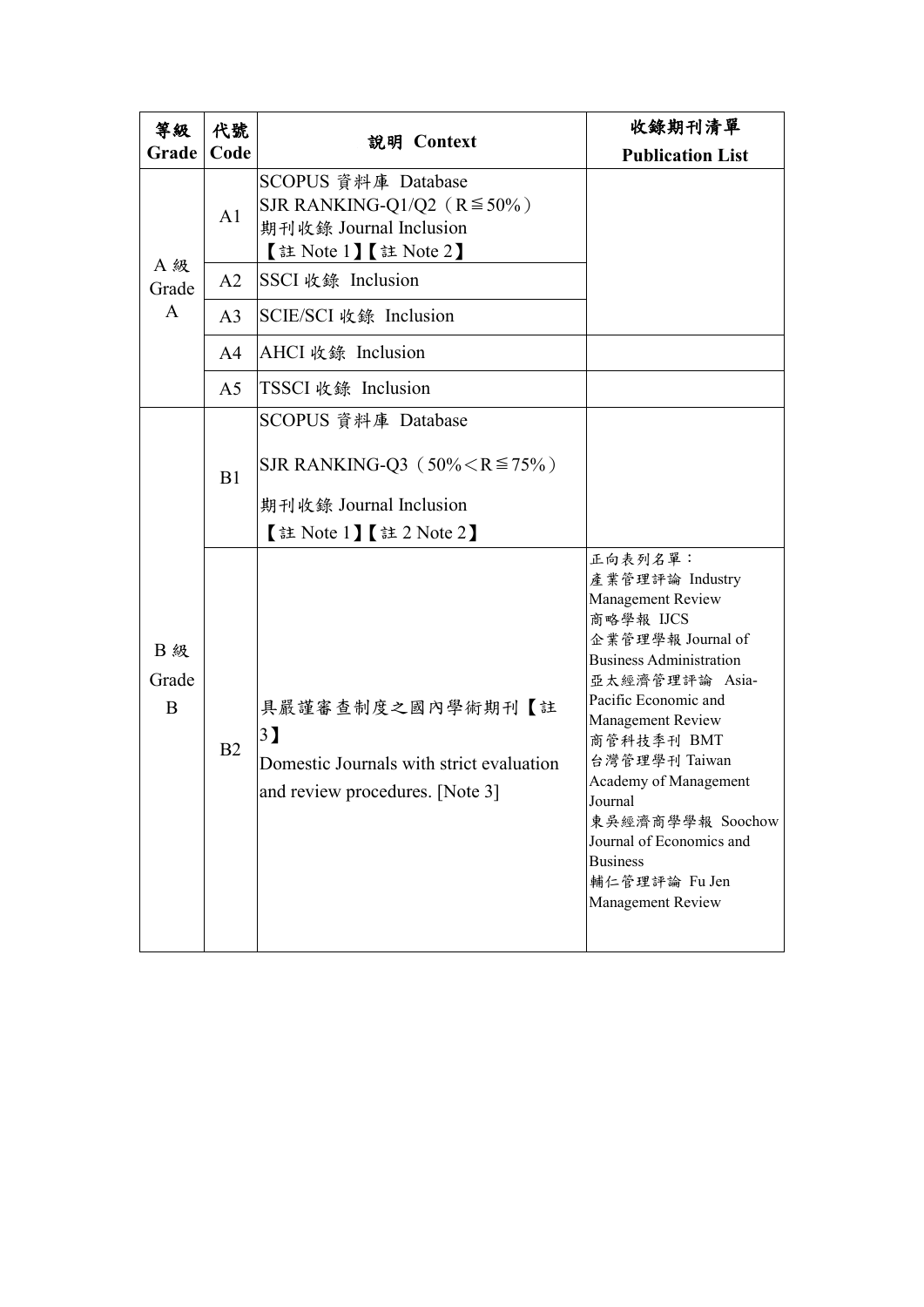| 等級    | 代號   |            | 收錄期刊清單                              |
|-------|------|------------|-------------------------------------|
| Grade | Code | 説明 Context | <b>Publication List</b>             |
|       |      |            | 台灣企業績效學刊 Taiwan                     |
|       |      |            | <b>Business Performance Journal</b> |
|       |      |            | 中原企管評論 Chung Yuan                   |
|       |      |            | Management Review                   |
|       |      |            | 文大商管學報                              |
|       |      |            | 管理研究學報 Management                   |
|       |      |            | Research                            |
|       |      |            | 行銷評論 Marketing Review               |
|       |      |            | 顧客滿意學刊 Journal of                   |
|       |      |            | <b>Customer Satisfaction</b>        |
|       |      |            | 醫務管理期刊 Journal of                   |
|       |      |            | Healthcare Management               |
|       |      |            | 會計學報 Soochow Journal of             |
|       |      |            | Accounting                          |
|       |      |            | 會計與公司治理風險管理學                        |
|       |      |            | 報 Journal of Management             |
|       |      |            | and Business Research               |
|       |      |            | 中國統計學報 JCSA                         |
|       |      |            | 休閒暨觀光產業研究 JLTIR                     |
|       |      |            | 休閒產業管理學刊 Journal                    |
|       |      |            | of Leisure and Recreation           |
|       |      |            | <b>Industry Management</b>          |
|       |      |            | 休閒與遊憩研究 Annals of                   |
|       |      |            | Leisure and Recreation              |
|       |      |            | Research                            |
|       |      |            | 鄉村旅遊研究 Journal of                   |
|       |      |            | Rural Tourism Research              |
|       |      |            | 島嶼觀光研究 Journal of                   |
|       |      |            | <b>Island Tourism Research</b>      |
|       |      |            | 餐旅暨家政學刊 Journal of                  |
|       |      |            | Hospitality and Home                |
|       |      |            | Economics                           |
|       |      |            | 博物館學季刊 Museology                    |
|       |      |            | Quarterly                           |
|       |      |            | 運動休閒管理學報 Journal                    |
|       |      |            | of Sport and Recreation             |
|       |      |            | Management                          |
|       |      |            | 運動與遊憩研究 Journal of                  |
|       |      |            | Sport and Recreation Research       |
|       |      |            |                                     |